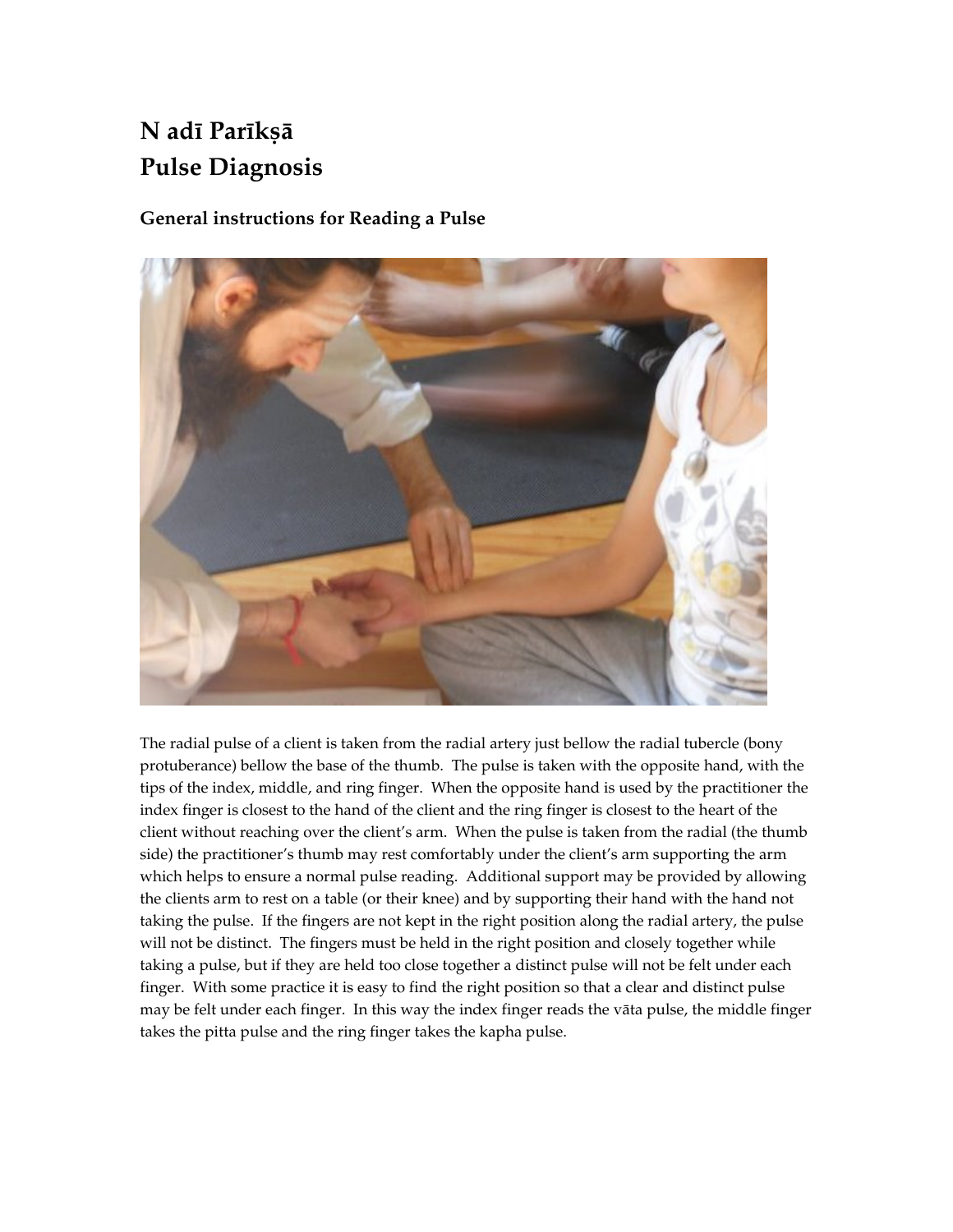#### Dosic Qualities in the Pulse

The pressence of each of the dosas will create distinct characteristics in the pulse. By careful analysis of the pulse the vikiti may be determined. The qualities of any one of the dosas in the pulse will indicate the pressence of that doșa in the vikrti.

#### Väta Pulse

The vāta pulse embodies the airy qualities of vāta doṣa. It tends to be very thin and weak though it may also be strong and it will almost always have some fluctuation. It moves in quick unpredictable ways like a slithering snake. Variablility is one of the most distinctive features of vāta doṣa in the pulse. When the rate, rhythm, strength, or location of the pulse is variable, this is a sure sign of väta. The pulse of väta tends to be the most rapid of all pulses, though it may also move slowly or vary. The pulse of väta will feel cold and anxious and it may even seem to shiver upon careful analysis. The features of väta may be noticed in an otherwise healthy seeming pulse when there are slight variations like a slight change of location or the skipping of a beat or a sudden change in the speed or rhythm of the pulse. A väta pulse is usually felt most distinctly under the index finger.

#### Pitta Pulse

The pitta pulse is categorized by the firy qualities of pitta dosa. It tend to be strong, warm, steady, and pronounced. It has a steady and rapid movement like a hopping frog. Unlike the väta pulse which varies and unlike the kapha pulse which is very broad and slow the pitta pulse is strong and steady. It has an equal and steady presure under all fingers. A pitta pulse really pulses out when felt with a strong force. Careful examination will reveal a subtle heat and an intensity like the firy emotions associated with pitta. It has a easily noticable sharpness. The pitta pulse is relatively thick and strong, and it seems also to expand or spread like the waves spreading when a rock is thrown into water. The pitta pulse is most like the normal pulse which is felt only in self-realized saints whose consciousness has transcended the body and its dosas, but it is warmer and more forceful. The force of the pitta pulse makes it the most easily noticible pulse. A pitta pulse is usually felt most distinctly under the middle finger.

#### Kapaha Pulse

The kapha pulse displays the watery qualities of kahpa dosa. It is cool, slow, heavy, broad, and steady. Its movement is slow and steady like a swimming swan. The kapha pulse is light and cool it may feel somewhat like air bubbles floating up and surfacing on water. Sometimes the kapha pulse can be very light and difficult to feel. It is not erratic or thin like väta; it is very steady and broad. A kapha pulse does not seem to spread or expand like pitta but instead it is very steady in its width. Compared to a pitta pulse it is slower, weaker, and broader. The kapha pulse is very steady and under each finger it has equal force. Upon close examination the kapha pulse seems cool and even depressed. It may feel as if it is set deep into the the flesh as if it need stimulation to bring it out and speed it up to normal. The qualities of kapha slow and dull and boraden a pulse. A kapha pulse is usually felt most distinctly under the ring finger.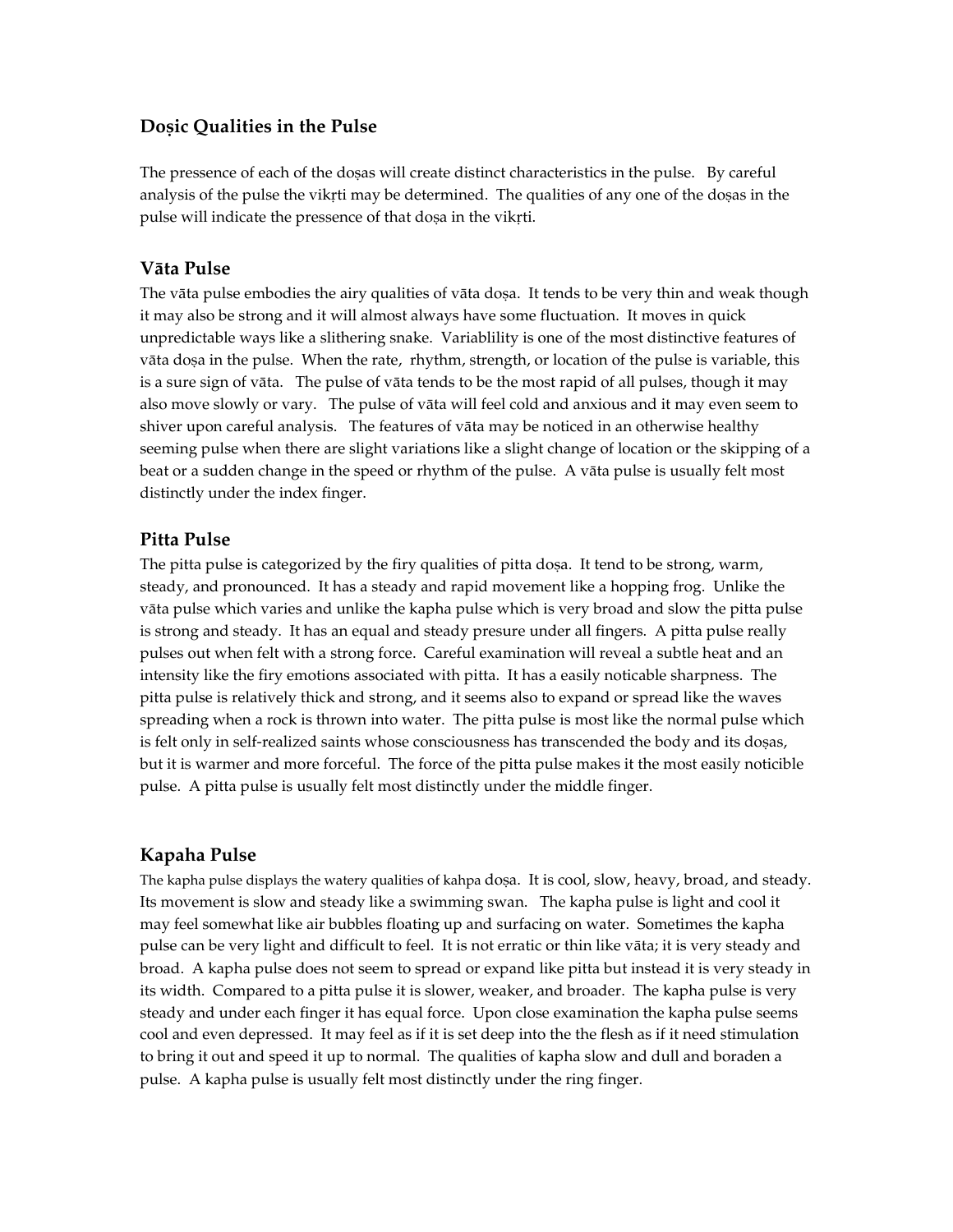## General Pulse Characteristics for the Tridoșa

|                          | Vāta                 | Pitta               | Kapha                 |
|--------------------------|----------------------|---------------------|-----------------------|
| <b>General Qualities</b> | Fast, cold, very     | Strong,             | Deep, slow, broad,    |
|                          | feeble, light, thin, | prominent,          | cool or warm,         |
|                          | disappears with      | steady, warm,       | regular, watery,      |
|                          | pressure, maybe      | forceful, lifts up  | weak, maybe           |
|                          | variable             | the fingers feeling | difficult to feel     |
|                          |                      | the pulse           |                       |
| Location                 | Best felt at the     | Best felt at the    | Best felt at the ring |
|                          | index finger         | middle finger       | finger                |
| Gati (Movement)          | Moves like a         | Moves like a frog   | Moves like a          |
|                          | Cobra (Sarpa) or a   | (mandūka),          | swimming Swan         |
|                          | leech (jalaukā)      | sparrow (kulinga)   | (hamsa), pigeon       |
|                          |                      | or crow (kāka)      | (pārāvata), or        |
|                          |                      |                     | elephant (gaja)       |
| Vega (Rate)              | 80-95 beats per      | 70-80 beats per     | 50-60 beats per       |
|                          | minute               | minute              | minute                |
| Tāla (Rhythm)            | Irregular,           | Strong and          | Regular (but          |
|                          | changing, may        | regular             | weaker and            |
|                          | skip beats           |                     | slower than pitta)    |
| Bala (Strength)          | Low, weak            | Strong              | Moderate to weak      |
|                          |                      |                     | (in some cases it is  |
|                          |                      |                     | barely perceptible)   |
| Ākŗti (Tension           | Low                  | High                | Moderate              |
| and Volume)              |                      |                     |                       |
| Tapamāna                 | Cold, or Variable    | Warm or Hot         | Cool to warm          |
| (Temperature)            |                      |                     |                       |
| Kāthinya                 | Rough, hard          | Elastic, flexible   | Soft, Expanding       |
| (Consistency of          |                      |                     |                       |
| the vessel wall)         |                      |                     |                       |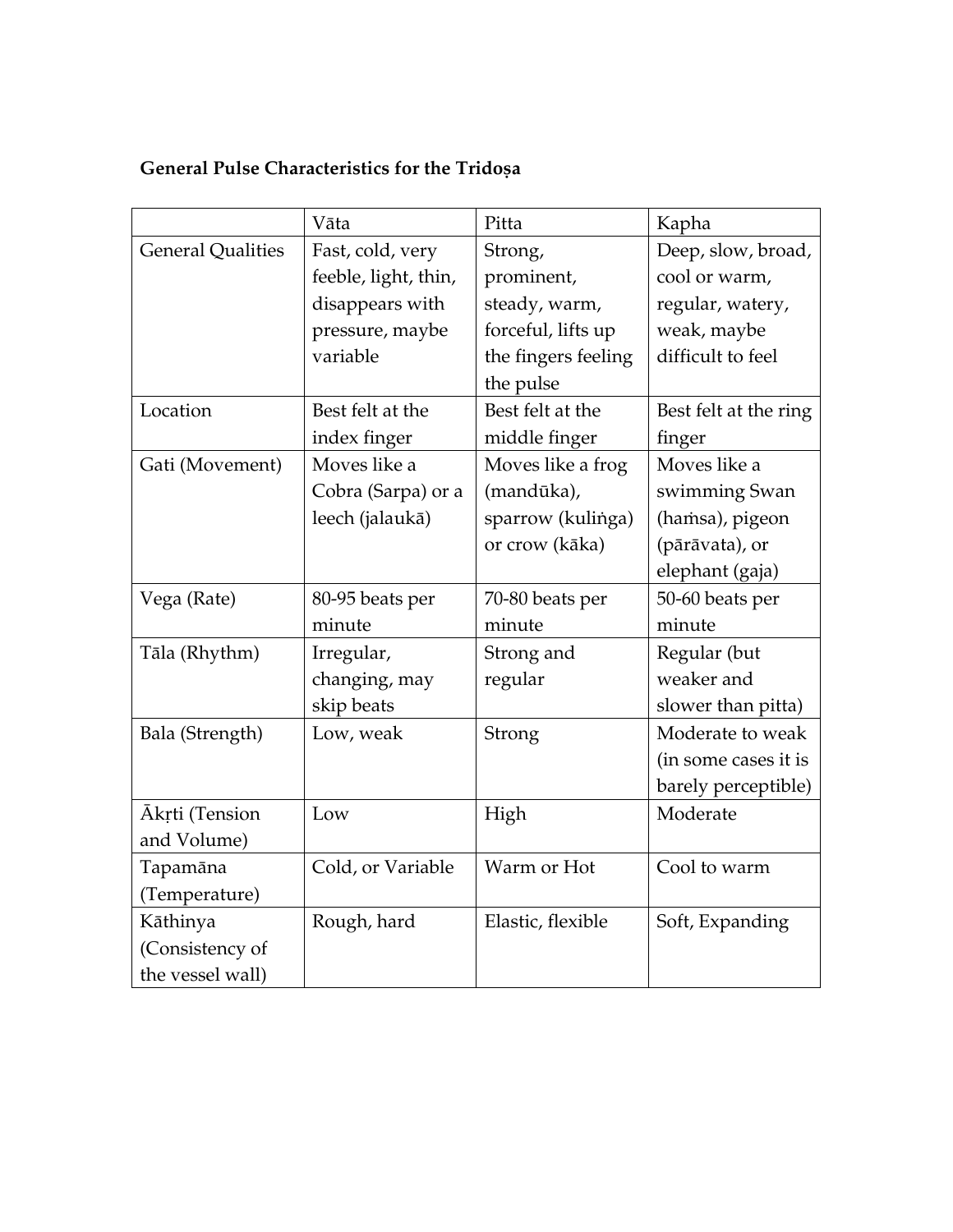#### Levels of the Pulse and Different Hands

It is important when taking a pulse to check different levels of the pulse. When superficial pressure is applied to the radial artery the qualities of the pulse will differ from when deep pressure is applied or moderate pressure. The qualities of one dosa may be apperant in one level of the pulse (or in one hand) but not there in other levels (or in the other hand). There are many systems used for reading the pulse. Some more detailed systems of äyurvedic pulse diagnosis divide the pulse into seven or more distinct levels. These systems are very intricate and require a great deal of intuition on the part of the practitioner and many years of study to master. These techniques require the instruction and initiation of a Guru. We teach a simple method which checks three levels of the pulse and does not require such sharp intuition. This technique may be learned very easily and quickly (though it still requires some practice). Though this simple technique does not give as much insight into the specific qualities of dis-ease, it does allow for the recognition of dosas as a part of a general analysis of vikrti. This techenique can be taught easily and learned easily for the purpose of recognizing the vikrti so that general recommendations can be made for balancing dosas. This technique does not reveal the pathology of a dis-ease condition and should not be used to diagnos or treat most conditions. It can be used by teachers of Ayurveda or Yoga to give general lifestyle, diet, or exercise recommendations to their students.

When taking a pulse it is a good idea to check three levels of the pulse on both hands. When taking a pulse light pressure should be applied until a pulse is felt. This is the superficial pulse. If heavy pressure is applied until the pulse is blocked by the pressure and then pressure is released slightly until a pulse returns, this is the deep pulse. It is good to check the pulse at the superficial and deep level and at a middle level somewhere in between the two. The qualities of the pulse will be different at these levels in many cases, and therefore it is important to check the pulse at these three levels on both hands to be sure to notice all that the pulse has to tell about the current balance of dosas. If the superficial pulse is weeker than the deep pulse this could indicate a weekness in the external tissues and a condition which is somewhat more accute. When the deep pulse is weeker than the superficial pulse, this can indicate a weekness of the internal tissues and a condition which is more chronic.

For women the left hand should be checked first because the left side of the body and the ida nadi will be predominant. The qualities of kapha are usually more evident on the left. For men the right hand should be checked first because the right side of the body and the pingala nādī will be predominant. The qualities of pitta are usually more evident on the right. A weaker pulse on the left side may indicated a depletion of the kapha organs and a deficiency of ojas. A weaker pulse on the right side may indicate a depletion of the pitta tissues and a difficiency of tejas.

To get a complete picture of the qualities of a pulse, the pulse should be checked on the superficial, middle, and deep level of each hand. Before decided which dosas are present in in a person's current balance, it is important to factor in the qualities of dosas evident at each of these positions.